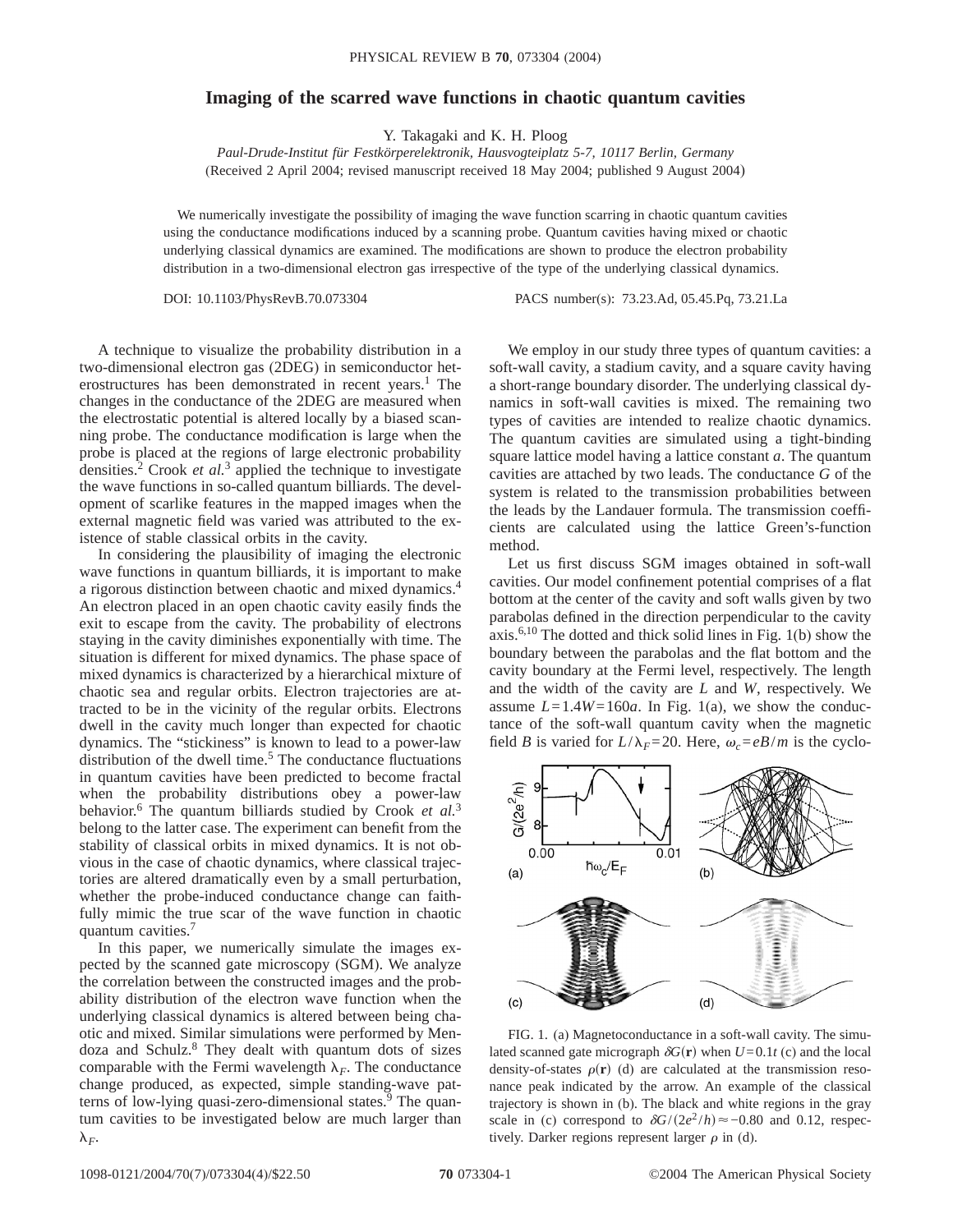

FIG. 2. (a) Conductance *G* in Fig. 1(a) with an expanded magnetic-field scale. The dotted line shows the absolute magnitude of the conductance change  $\Delta G$  averaged in the cavity area when  $U=0.1t$ . (b) The correlations *C* and  $\tilde{C}$  when  $U=0.1t$  are shown by the solid and dotted lines, respectively. The horizontal bars indicate the values when  $\hbar \omega_c / E_F = 0.0065$ . The inset shows *C* and  $\Delta G$  when *U* is varied for the transmission resonance peak indicated by the arrow in Fig. 1(a). The circles and triangles are for  $U>0$  and  $U<0$ , respectively.

tron angular frequency and  $E_F$  the Fermi energy. The magnetoconductance consists of a slow background and sharp transmission resonances. The wave function develops a pronounced nonuniformity at the resonances, which reveals the quasibound states responsible for the resonances. This scarlike feature is associated with the stable orbits in mixed dynamics and hence its origin is classical. $10,11$ 

We examine the SGM images obtained for the Fano-type transmission resonance indicated by the arrow in Fig. 1(a). The resonance is shown with an expanded magnetic-field scale in Fig. 2(a): a resonance peak and a resonance dip are combined with a small separation in the magnetic field. We plot in Fig. 1(d) the local density-of-states (LDOS)  $\rho(\mathbf{r})$ =  $-\pi^{-1}$ Im*G*<sup>+</sup>(**r**, **r**; *E<sub>F</sub>*) at the Fermi energy *E<sub>F</sub>*, where *G*<sup>+</sup>(*E*)  $=(E-H+i\epsilon)^{-1}$  is the retarded Green's function with *H* being the Hamiltonian of the system. A typical classical trajectory attracted to a stable orbit is shown in Fig. 1(b). The resemblance between Figs. 1(b) and 1(d) is a manifestation of the classical origin of the scarlike feature. The scarlike pattern is essentially unchanged for the magnetic-field range in Fig. 2, as stable orbits hardly change with a slight shift in magnetic field. However, the wave function is increasingly delocalized when the magnetic field deviates from the transmission resonance. Away from transmission resonances, the wave function generally exhibits a weak scarlike pattern interwoven in an almost homogeneous background.

The simulated SGM image is shown in Fig. 1(c). Here, we plot the conductance change  $\delta G(\mathbf{r}; U)$  when the on-site potential at the lattice site **r** was increased by  $U=0.1t$ , where  $t = \hbar^2 / 2ma^2$ . The pattern in LDOS shown in Fig. 1(d) is well reproduced. Notice that the maximum conductance changes take place in Fig. 1(c) along contours encircling the peaks in LDOS. This originates from the somewhat excessive potential modulation. When *U* is reduced to be closer to zero, the positions of the maximum conductance changes almost coincide with the peaks in LDOS.

In order to quantitatively analyze the similarity between the SGM images and the pattern in LDOS, we evaluate a correlation which is defined as

$$
C(U) = \frac{\int \delta G(\mathbf{r}; U) \rho(\mathbf{r}) d\mathbf{r}^2}{\int \int \delta G(\mathbf{r}; U)^2 d\mathbf{r}^2 \int \rho(\mathbf{r})^2 d\mathbf{r}^2}.
$$
 (1)

We show  $C(U)$  by the solid line in Fig. 2(b). The correlation estimated in the above manner erroneously appears to be absent, even if the SGM images resemble the scarlike pattern in  $\rho(\mathbf{r})$ , when the domains of positive and negative local correlation occupy comparable areas. Therefore,  $\delta G(\mathbf{r}; U)$  in Eq. (1) has been replaced with its absolute magnitude for the dotted line in Fig. 2(b). The correlation for  $|\delta G|$ , which we denote as  $\tilde{C}(U)$ , is fairly close to unity throughout the magnetic-field range, indicating that SGM produces the wave function pattern independent of the transmission resonance. (The horizontal bars on the left-hand side in Fig. 2 show the respective values at  $\hbar \omega_c / E_F = 0.0065$ , i.e., when the magnetic field is completely away from transmission resonances.) The correlation is negative when the magnetic field is around the resonance peak. When the magnetic field is set to values for the adjacent resonance dip of the pair, *C* suddenly turns to positive values. We will return to this point later. The dotted line in Fig. 2(a) shows the average of  $|\delta G|$ within the cavity area depicted in Fig. 1(c),  $\Delta G = \langle |\delta G| \rangle$ . As the conductance is sensitive to the potential alteration at the resonance,  $\Delta G$  increases exponentially at the transmission resonance.

We show in the inset of Fig. 2(b) the variation of the correlation when the amplitude *U* of the potential modulation is varied. (We do not show  $\tilde{C}$  as  $|C| \approx \tilde{C}$  at this magnetic field.) The correspondence between the SGM image and the pattern in LDOS deteriorates when the potential modulation is excessive. Nevertheless, given the slow deterioration, large values of *U* would be beneficial in experimental situations due to the strong enhancement of  $\Delta G$ . The SGM image produces the scarlike pattern even when the bias potential is attractive  $(U<0)$ , as shown by the triangles. An attractive potential affects the wave function less effectively than a repulsive potential. The dominant influence of an attractive potential on the wave function is to increase its magnitude at the location of the potential. The enhancement is rather subtle compared to the suppression of the magnitude caused by a repulsive potential.<sup>9</sup> Therefore,  $\Delta G$  is considerably smaller for  $U < 0$  than for  $U > 0$ . Because of the gentle and locally contained influence of the perturbation, SGM reproduces the scarlike pattern with nearly complete fidelity for the attractive bias. (This advantage would probably be insignificant in experimental situations where the range of the potential "indentation" is likely to be larger than  $\lambda_F$ .)

In the experiment by Crook *et al.*,<sup>3</sup> scarlike features were observed to emerge while the magnetic field was varied. We point out a critical difference in the strength of the magnetic field in our simulations. As has been demonstrated in Ref. 12, a magnetic field realizes mixed dynamics, irrespective of the type of the underlying classical dynamics in the absence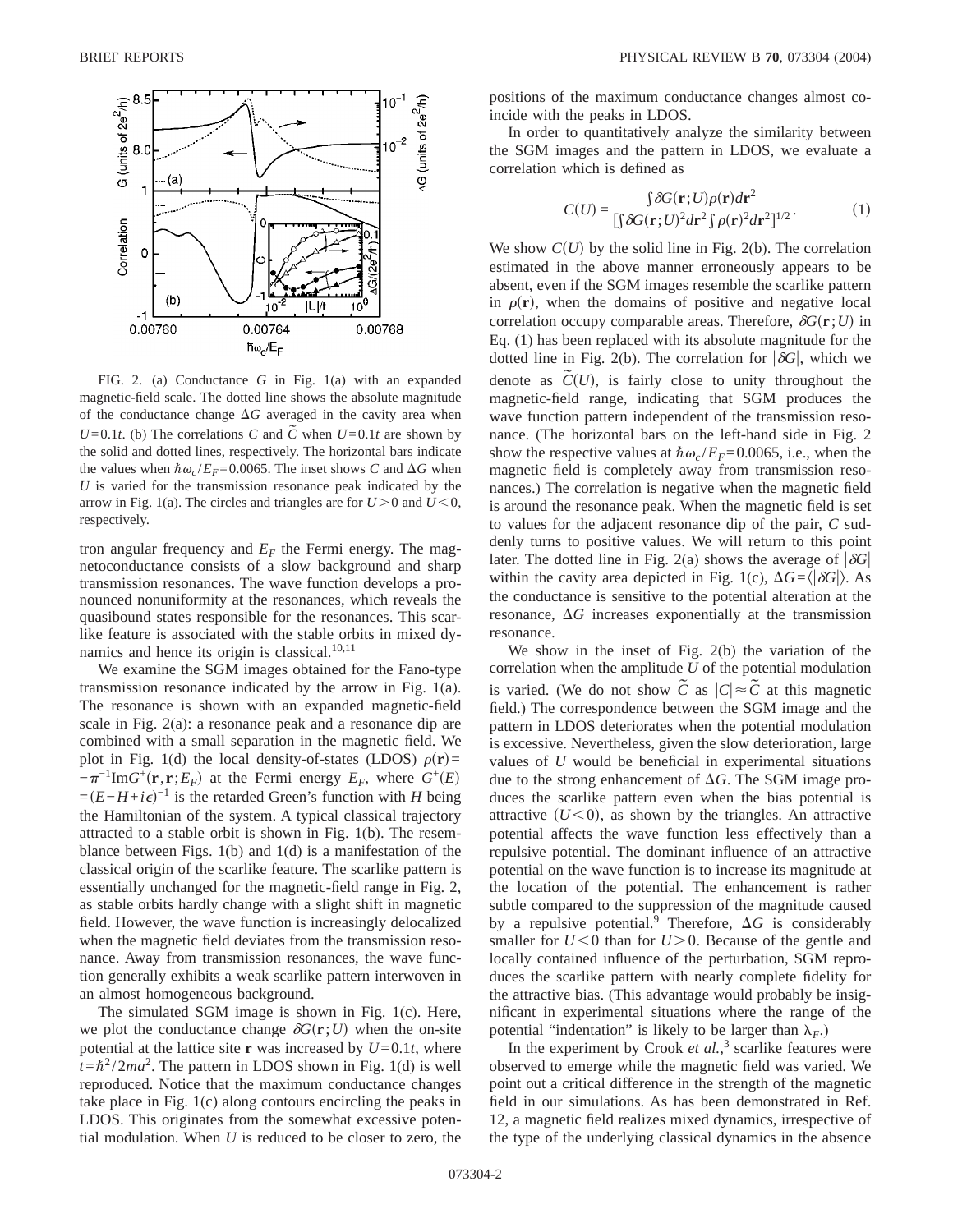

FIG. 3. (a) Magnetoconductance, (b) correlations *<sup>C</sup>* and *C˜* (dashed line), and (c) magnitude of conductance change  $\Delta G$  in a stadium cavity. The derivative  $dG/dE_F$  of the conductance curve is shown in (d). In (b) and (c),  $U=0.1t$  and  $0.5t$  for the solid and dotted lines, respectively. For  $\tilde{C}$  in (b),  $U=0.1t$ . The arrows in (a) indicate the energies at which the plots in Fig. 4 are calculated.

of a magnetic field, when the diameter of the cyclotron orbit  $l_c = 2\hbar k_F/eB$ , where  $k_F = 2\pi/\lambda_F$ , is slightly larger than the cavity size. In Figs. 1 and 2, the magnetic field was thus chosen to be small. (The condition  $l_c = W$  is fulfilled at  $\hbar \omega_c / E_F \approx 0.045$  in our soft-wall cavity.) The high-resolution  $SGM$  images in the experiment<sup>3</sup> were taken when the ratio between  $l_c$  and the cavity size was  $\sim$ 2. The images were inevitably dominated by a stable orbit in such a circumstance.

We turn our attention to examining the SGM images obtained in chaotic quantum cavities. A standard method to establish chaotic dynamics is to shape the cavity to a stadium. In Fig. 3(a), we show the conductance of a stadium quantum cavity. To rule out the possibility of mixed dynamics being induced by a magnetic field, the Fermi energy is varied here when  $B=0$ . The widths of the stadium cavity are 100*a* and 200*a* in the narrow and wide directions, respectively. The width of the leads is 5*a*. Only the lowest mode is occupied below the Fermi level in the leads. The correlation, *C* (solid and dotted lines) and *C* (dashed line), and  $\Delta G$  are shown in Figs. 3(b) and 3(c), respectively. One finds that  $\tilde{C}$  is again approximately unity in the whole energy range. We show two examples of a comparison between the SGM images and LDOS in Fig. 4. The correspondence is remarkable. The scar pattern changes completely with a minor change of the cavity parameters, e.g.,  $E_F$  in Fig. 4.<sup>13</sup> This sensitivity manifests the quantum-mechanical origin of the scar. The classical trajectories in chaotic cavities may be altered significantly by placing a probe-induced scattering potential. Nevertheless, as long as the conductance change serves as a measure of the extent of the alteration of the trajectories, the



FIG. 4. Comparison between the local density-of-states  $\rho(\mathbf{r})$  [(a) and (c)] and the images constructed by the potential-induced conductance change  $\delta G(\mathbf{r})$  when  $U=0.1t$  [(b) and (d)]. Fermi energy is *E<sub>F</sub>*=−3.4006*t* for (a) and (b) and −3.3984*t* for (c) and (d). The black and white regions in the gray scale correspond, respectively, to  $\delta G/(2e^2/h) \approx$ −0.32 and 0.16 in (b) and −0.021 and 0.035 in (d). Darker regions represent larger  $\rho$  in (a) and (c).

imaging of the scarred wave function in chaotic quantum cavities is accomplished by SGM. In experiments, however, the scarlike pattern due to stable orbits would be easier to observe than the scarred wave function in chaotic cavities as the nonuniformity is more pronounced in the former case than in the latter.

The abrupt change of *C* between nearly complete positive and negative correlations is found again at the transmission resonances. For an isolated transmission peak, *C* changes from  $\approx$ 1 to  $\approx$ -1 with increasing  $E_F$ , giving rise to an "N-shaped" characteristic. For a combination of a resonance peak and a resonance dip in the transmission, an "M"- or "W"-shaped characteristic is found, depending on the order the two transmission resonances are arranged in energy. This behavior can be understood as follows. The influence of a short-range "impurity" potential induced by the scanning probe is roughly to shift the conductance curve in energy (and in magnetic field).<sup>9</sup> Therefore, the conductance increases for energies on one side from the transmission resonance and decreases for energies on the other side. The overall response integrated in the cavity area would result in positive and negative correlation on each side of the resonance, giving rise to a change in the polarity of the correlation. The derivative of the conductance  $dG/dE_F$  plotted in Fig. 3(d) provides a satisfactory agreement with *C*.

In stadium cavities, electrons need to be bounced from the cavity boundary a large number of times in order for the classical dynamics to become fully chaotic. In an open system, the electrons may leave the cavity before the classical trajectories are sufficiently shuffled. The amplitude of conductance fluctuations has revealed that,  $14$  as a consequence, the underlying classical dynamics in open stadium cavities cannot be regarded as strictly chaotic, unless perhaps the leads are significantly narrow.15,16 Therefore, we also utilize an alternative model for chaotic cavities in order to be certain about the underlying classical dynamics. It has been shown that short-range boundary disorder is extremely efficient in generating chaotic dynamics in a lattice model.<sup>14,17</sup> Figure